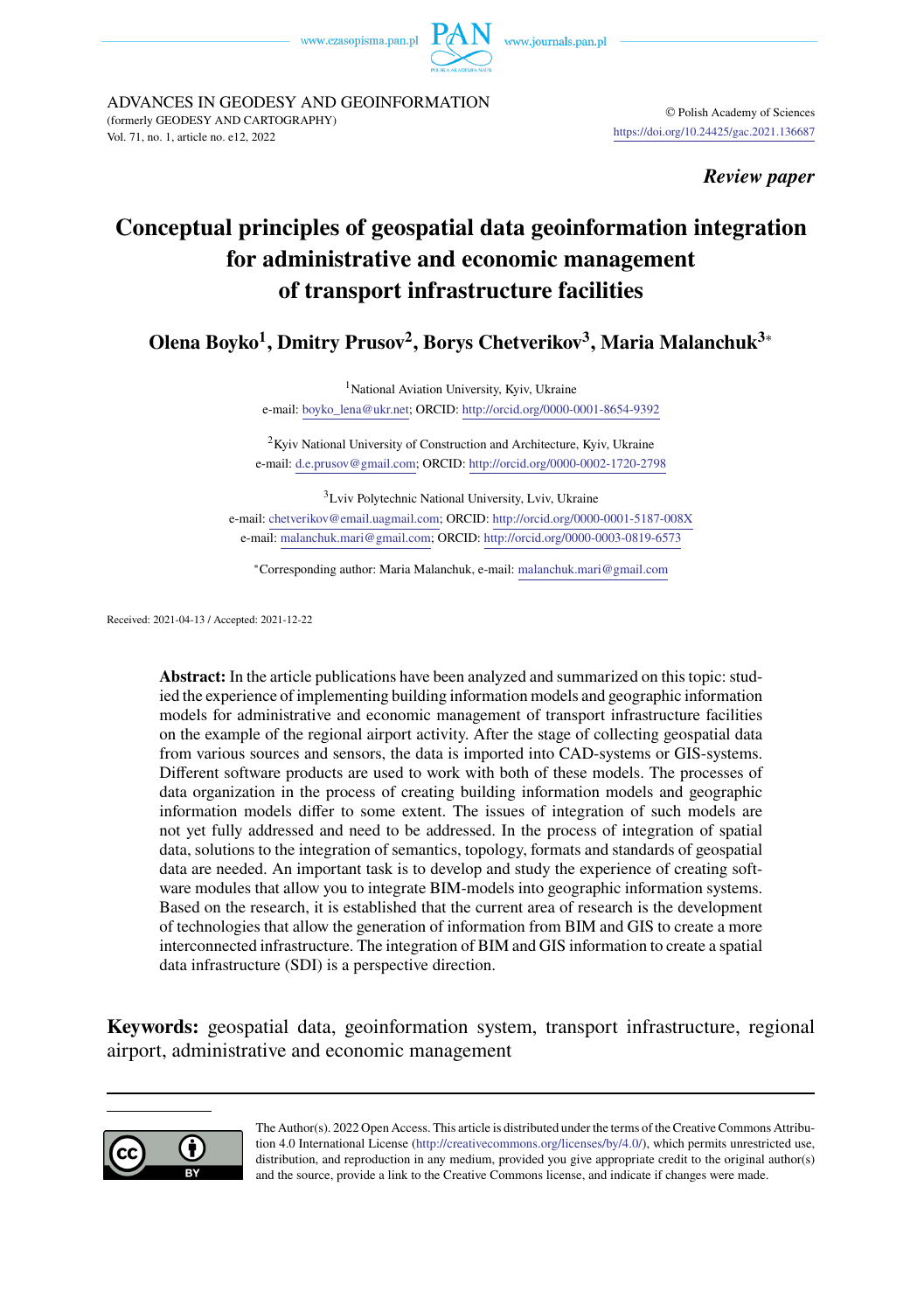

### **1. Introduction**

The technology of Building Information Modeling (BIM) and data integration building models are actively developing in recent years, and Geographic Information Systems (GIS) opens new possibilities for the construction, maintenance, renovation, modernization of significant infrastructure projects, such as airport facilities, and GIS technology is being used in many areas of society for the collection, storage and processing, spatial planning of the territory, inventory management and geospatial data infrastructure, monitoring and forecasting, asset management and management decisions, etc. This article explores the problem of transformation and developing a GIS for administrative and economic management of transport infrastructure facilities on the example of the regional airport activity, considering the requirements of state standards and modern technologies of geospatial data collection. Airports are complex spatial objects with developed infrastructure, the economic complex of which is a set of land, buildings, structures, utilities, passages, runways, aeronautical equipment, lighting, vehicles, etc.

The relevance of the study is explained by the fact that in many countries of Eastern Europe and the post-Soviet space a number of regional airport development programs have been adopted, in particular, in 2019 have been published The Analytical Report on the state of airport infrastructure, aerodrome equipment, air navigation and radio technical support for aircraft flights of the Eurasian Economic Union Member States on the development programs of the airports of Armenia, Belarus, Kazakhstan, the Kyrgyz Republic, Russia [\(Eurasian Economic Union Member States, 2019\)](#page-14-0). In 2016 the Ukrainian State Targeted Airport Development Program for 2023 was adopted, according to which 17 out of 20 operating airports are subject to reconstruction and modernization [\(Resolution of Cabinet of Ministers of Ukraine, 2016\)](#page-14-0). Many of the airports, which included in the program are in a state of disrepair. There is no up-to-date mapping, and topographic-geodetic data of the territory, the material and technical base is outdated, the runway and the premises need updating and modernization, no effective monitoring and control system is using modern technologies.

An example of successful implementation of GIS systems in the main and largest international airport of Ukraine – Boryspil, the only airport in Ukraine that has transcontinental status, is Geoportal of Boryspil, which is designed to maintain and manage information resources in order to improve the efficiency and safety of all life processes of the airport [\(Geoportal of Boryspil International Airport, 2021\)](#page-14-0). Millions of decisions made every day are based on the findings of a large number of types of information related to the spatial location of objects. Thus, the concept of creating a geographic information system was developed at the Boryspil State Enterprise, which will allow to make management decisions quickly and will allow to optimize the work of the airport. Implementation of the Geoinformation System (GIS) of Boryspil International Airport started in 2018. The system is designed to collect, store, analyze and visualize (issue) spatial infrastructure of the airport to create a single database, which includes a cartographic basis, distribution of land resources, buildings and structures, utilities and telecommunications networks, transport infrastructure. GIS allows airport services to visualize all their assets - terminal buildings, leases, lighting, ground, underground and aboveground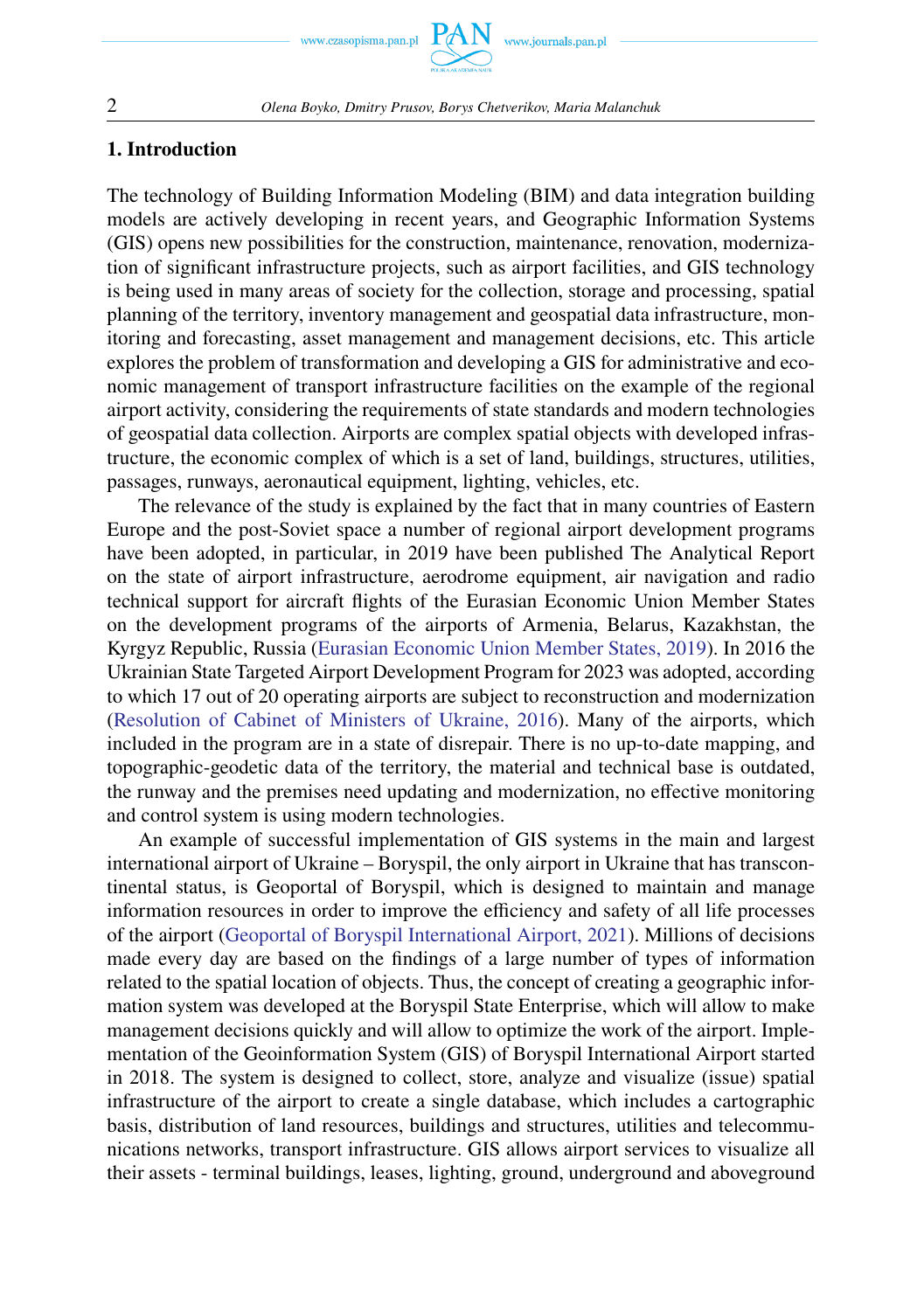

*The geoinformation system for management of a regional airport* 3

engineering networks. By showing these assets, the GIS displays an overall operational picture of the status of all facilities, helping to effectively monitor the operation of the airport and its services.

This example proves the need for additional research based on modern world and national experience, the possibilities of modern technologies for collecting and processing geospatial data, international and national standards, because the development of a conceptual GIS model specifically for regional airports, and methods of implementing integrated geographic information technologies will allow to effectively manage and develop regional airports. The analysis of existing research, both foreign and domestic, has been carried through several directions: creation of GIS and integration of data between building information models and geoinformation systems; and development and implementation of GIS for administrative and economic management of airports.

The research in the field of geoinformatics is devoted to the articles of many foreign scientists and specialists [\(Mitchell, 2000;](#page-14-0) [Harrie et al., 2019\)](#page-14-0). In particular, recent publications have focused on the integration of data between building information models (BIM) and GIS, which opens new opportunities for the design of objects and structures, their construction, reconstruction, operation [\(Prusov, 2012;](#page-14-0) [Kuehne and Andrews, 2016;](#page-14-0) [Dasgupta, 2018;](#page-14-0) [Andrews, 2019\)](#page-14-0). The experience of using geospatial data to support the activities of airports has outlined in [\(Parrish, and Nowak, 2009;](#page-14-0) [Chen et al., 2012\)](#page-14-0). The practical experience of using GIS in airports could be found in the materials of the magazine ArcReview, which covers the development and implementation of geoinformation systems based on software ArcGIS since 1997 [\(Gokhman and Glebov, 2013;](#page-14-0) [Vladimirov, 2016\)](#page-14-0). Examples of GIS for managing the property complex of the airports of Houston, USA, Atlanta, USA [\(Hartsfield-Jackson Airport Representatives, 2016\)](#page-14-0), Los Angeles, USA [\(LAX Development Program Materials, 2019\)](#page-14-0), Geneva, Switzerland [\(Peters, 2018\)](#page-14-0), Perth, Australia [\(Esri and Perth Airport Website, 2016\)](#page-14-0) and others. In addition, the processes of design, construction and operation of modern transport infrastructure should be considered taking into account the principles of urban and spatial planning of urban areas for scientific and technical support of all reconstruction processes and develop recommendations for safe and balanced development of built-up areas, and more efficient use of areas in modern socio-economic conditions [\(Prusov, 2014\)](#page-14-0).

There are many examples of successful implementation of geoinformation technologies both in Eastern Europe and in Ukraine, which have been implemented for major airports through the collaboration of scientists and practitioners: systems of urban cadaster of settlements, geoportals (political and administrative system, regulatory, monetary valuation of agricultural land, settlements, nature reserve fund, water fund, etc.), geoinformation systems of different levels and purpose (transportation GIS, GIS for the united territorial communities, GIS for housing and communal services, the conception of GIS for regional development, etc.).

Thus, analyzing the available scientific and practical materials, we can conclude that the problem of introduction of geoinformation technologies to manage the administrative and economic complex of regional airports in Ukraine and the countries of the post-Soviet space is still not sufficiently studied and practically not realized. It needs additional re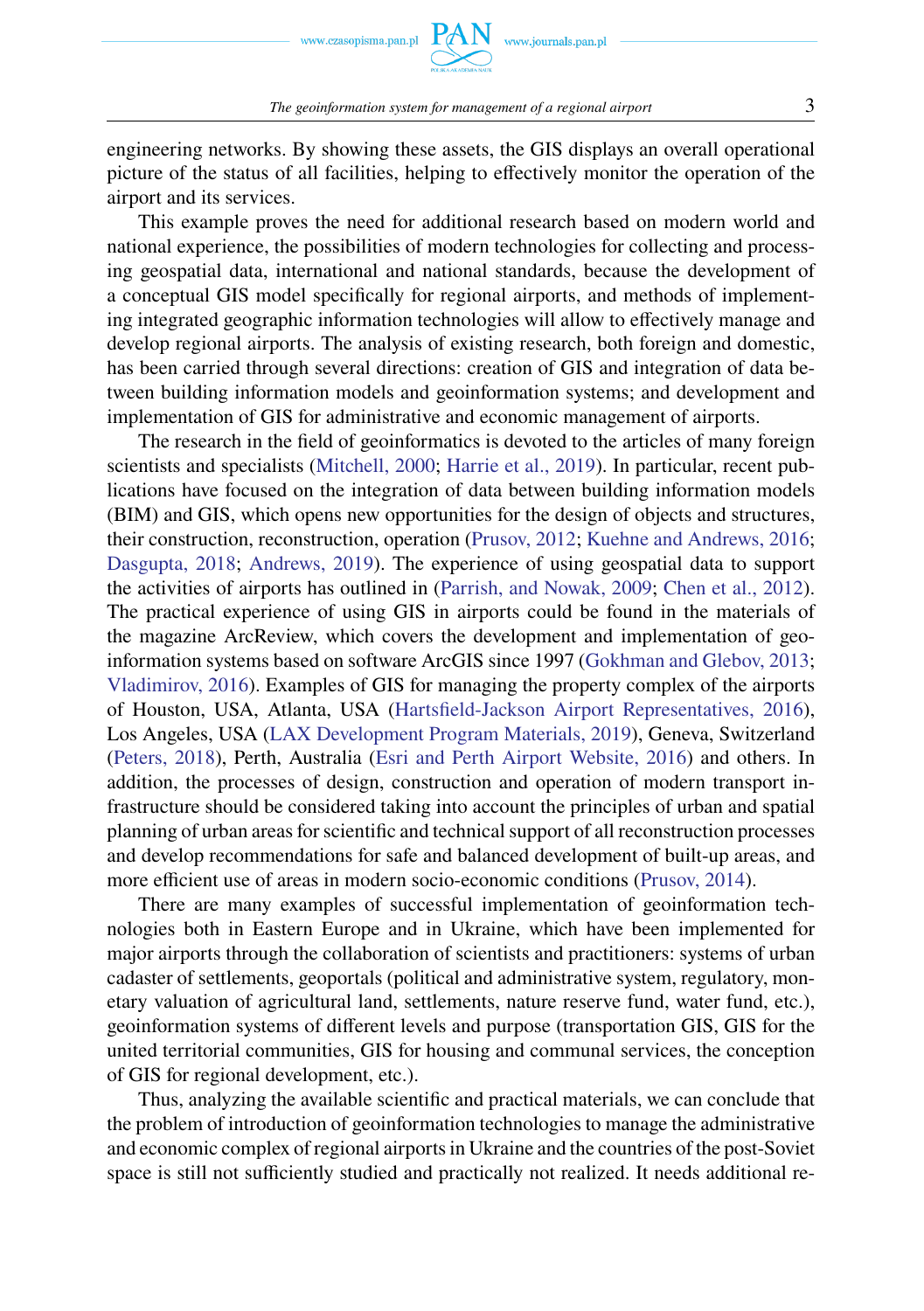search considering the current world and national experience, the possibilities of modern technologies for collecting and processing geospatial data, implemented international and national standards. The development of the GIS conceptual model for regional airports, and methods for the introduction of complex geoinformation technologies will enable effective management and development of regional airports.

The aim of this study is to develop the concept of the airport geoinformation system structure for administrative and economic management and to define the sets of geospatial data of objects and their attribute characteristics, which constitute a single digital topographic basis of the airport, considering the national and international standards.

The objective of this study is the following:

- investigation of the general structure of the airport and its management system;
- analyzing the world and domestic experience in the development and use of administrative and business GIS at airports;
- analyzing the international and national standards using for the Geographic Information/Geomatics series to create the GIS;
- identification of the elements of a single digital topographic base of the airport;
- development of the GIS concept of administrative and economic management of the airport.

GIS analytical tools provide the ability to model and predict certain events that are encountered daily by airport staff. Location analysis and location technology gives airport staff a better understanding of how passengers interact with its facilities, systems and services. It accurately indicates the places where problems need to be resolved. It helps to monitor the operation of many facilities and subsystems of the airport, such as elevators, escalators, parking lots, security and luggage handling systems, as well as boarding exits.

The development of the concept is based on the experience of the development and implementation of similar geoinformation systems in the world's airports and the Borispol airport. The concept was developed for implementation in regional airports and adapted for solving problems that are urgent for small airports in Ukraine.

# **2. Materials and methods**

An analysis of the airport economic complex structure and the general management system is the methodological basis of this research, as well as analysis of the master plans of open access airports; analysis of geoinformation systems implemented at airports in the world, their functions and capabilities [\(Boyko, 2018\)](#page-14-0); an analysis of the GIS Development Concept of the Boryspil Airport of 2010, developed by the Research Institute of Geodesy and Cartography; regulatory documents on the creation of a single digital topographic base; international and national standards of the Geographic Information/Geomatics series [\(Cherin, 2019\)](#page-14-0); research on integrating BIM/GIS-technologies [\(Boyko et al., 2019b\)](#page-14-0). ArcGIS software from Esri (USA) (a world-leading company in the development of geographic information system development tools that meets the essential requirements of international standards) as a software to create a geoinformation system is considered.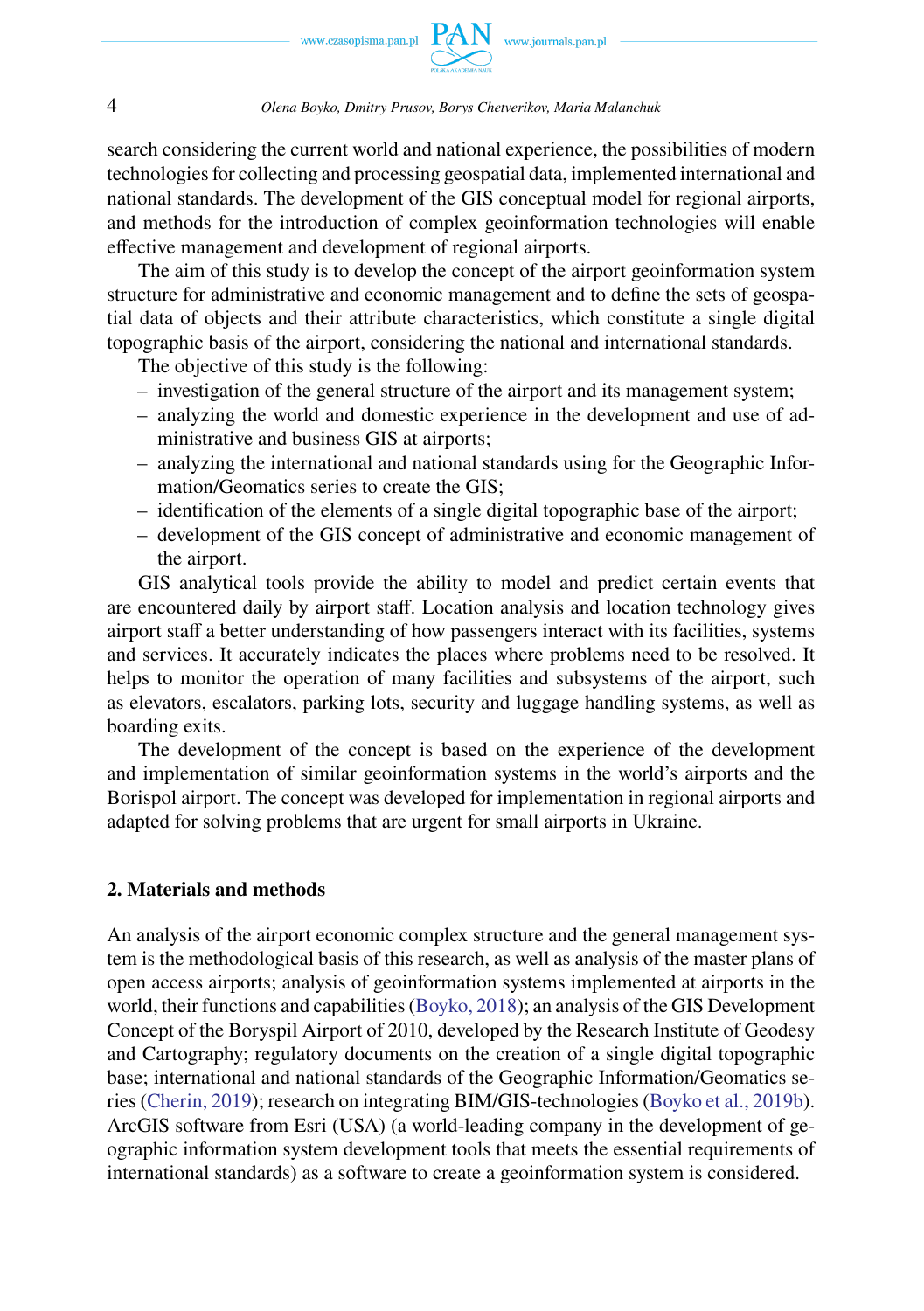www.czasopisma.pan.pl

The following is necessary for the formation of geospatial data of a single digital topographic database: Complex of standards Topographic database "Rules for encoding and digitally describing vector data" [\(National Standard of Ukraine 742-33739540](#page-14-0) [0012, 2010\)](#page-14-0); Topographic Instruction in Scale 1:500 [\(Order of the Headquarters of](#page-14-0) [Geodesy, Cartography and Cadastre, 1998\)](#page-14-0); topographic symbols in scales 1:500 – 1:5000 [\(Topographical-Geodetic and Cartographic Activity: Legislative and Regulatory](#page-14-0) [Acts, 2002\)](#page-14-0); substantive provisions of planning and development of territories [\(State](#page-14-0) [Building Codes of Ukraine, 2019\)](#page-14-0), ICAO requirements [\(ICAO, 2019\)](#page-14-0) regarding design and operation of aerodromes are used.

In accordance with the State Aviation Service of Ukraine, as of 2019, there are twenty operating airports in Ukraine [\(Geoportal of the State Aviation Service of Ukraine,](#page-14-0) [2020\)](#page-14-0). To solve the issue of modernization and reconstruction of regional airports, and bringing its infrastructure in line to the requirements of the International Civil Aviation Organization (International Civil Aviation Organization, ICAO) and modern safety requirements and passenger services, a program at the state level designed and implemented. This program will be done in the 17 regional airports to take a prominent place in transport infrastructure. The structure of the airport is quite complex and includes a large number of different elements, which make up a single, clear and well-functioning complex. All airport buildings and facilities of the complex can be divided into three groups by location and functionality (Fig. [1\)](#page-5-0):

- airport (terminal) (one or more);
- an airfield that includes runway, taxiways, platforms, airplane parking areas, end and side safety lanes, overburden, deviation pad, engine launch pad, etc.;
- service and technical territory, including hangars, repair shops, fuel and lubricant stores, post and cargo terminals, on-board power supply, transformer substation, compressor station, emergency rescue building, storage facility for motor vehicle transport, vehicle transport bases, radio navigation and communication services, boiler room with reserve fuel warehouse, main mechanic's workshop building, airfield service base, car access and road repair and construction section, warehouse logistics property, service dining room, building control airport training and the technical unit, command and dispatch station with square plot refueling.

Also, in the infrastructure of the airport are lighting and electronic devices and systems required to ensure the safety of aircraft operations, communication lines, water supply, sewage, etc.

Organizational structure and management systems of airport complexes at different airports differ, depending on the area of the territory, available economic assets, passenger traffic, etc. The system supports both daily and local data updates in the cloud environment to ensure business continuity. Moreover, a number of applications for ArcGIS, including Collector for ArcGIS, Operations Dashboard, Explorer for ArcGIS, ArcGIS Pro and others, created with the help of the Web AppBuilder constructor allow expanding the possibilities of interaction with the system of any employee in the organization at anytime, anywhere and at any device. The experience shows that taking advantage of the ArcGIS platform helps to support the successful operation of the airport and achieve its top priorities: efficiency, high quality of service and safety.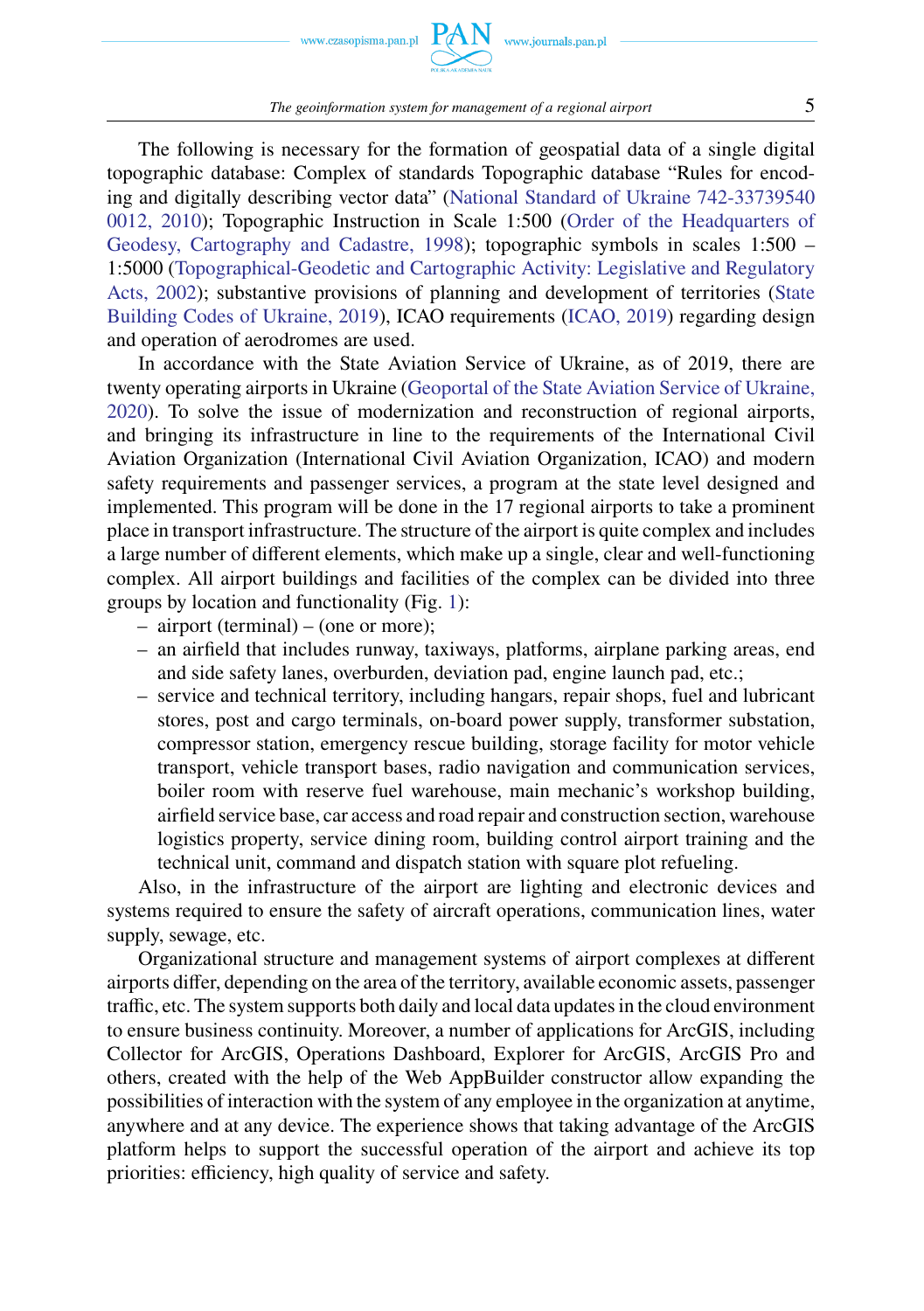

#### 6 *Olena Boyko, Dmitry Prusov, Borys Chetverikov, Maria Malanchuk*

<span id="page-5-0"></span>

Fig. 1. The constituent structures of the airport complex divided by location and function

Analysis of world experience in the use of GIS at airports for administrative and economic management, could allow be distinguished different groups of users served by GIS: operators, planners, mobile flight crews, repairers and technical personnel for engineering communications and facilities, decision-makers, airport security, contractors, inspectors, passengers, customers and the public. Spatial planning and efficient management of airport infrastructure requires detailed information on the location and condition of their sites, regular collection and accounting of accurate spatial data, and the ability to analyze them.

A generalized scheme of directions of GIS application at airports based on GIS analysis of administrative and economic complexes of airports of the world, could be formed (Fig. [2\)](#page-6-0):

- property management and rent control;
- warehouse management;
- capacity estimation and planning and passenger flow calculation;
- vehicle fleet management (equipment monitoring, cost accounting and fuel spill);
- terminal management;
- setting boundaries and checkpoints;
- reconstruction of the airfield complex;
- business services;
- ensuring the safety of the aerodrome complex;
- transit service, etc.

For the main areas of GIS using, the following can be distinguished:

– general management of the airport complex, management of assets and resources of the airport, operation, monitoring, spatial planning, reconstruction and construction;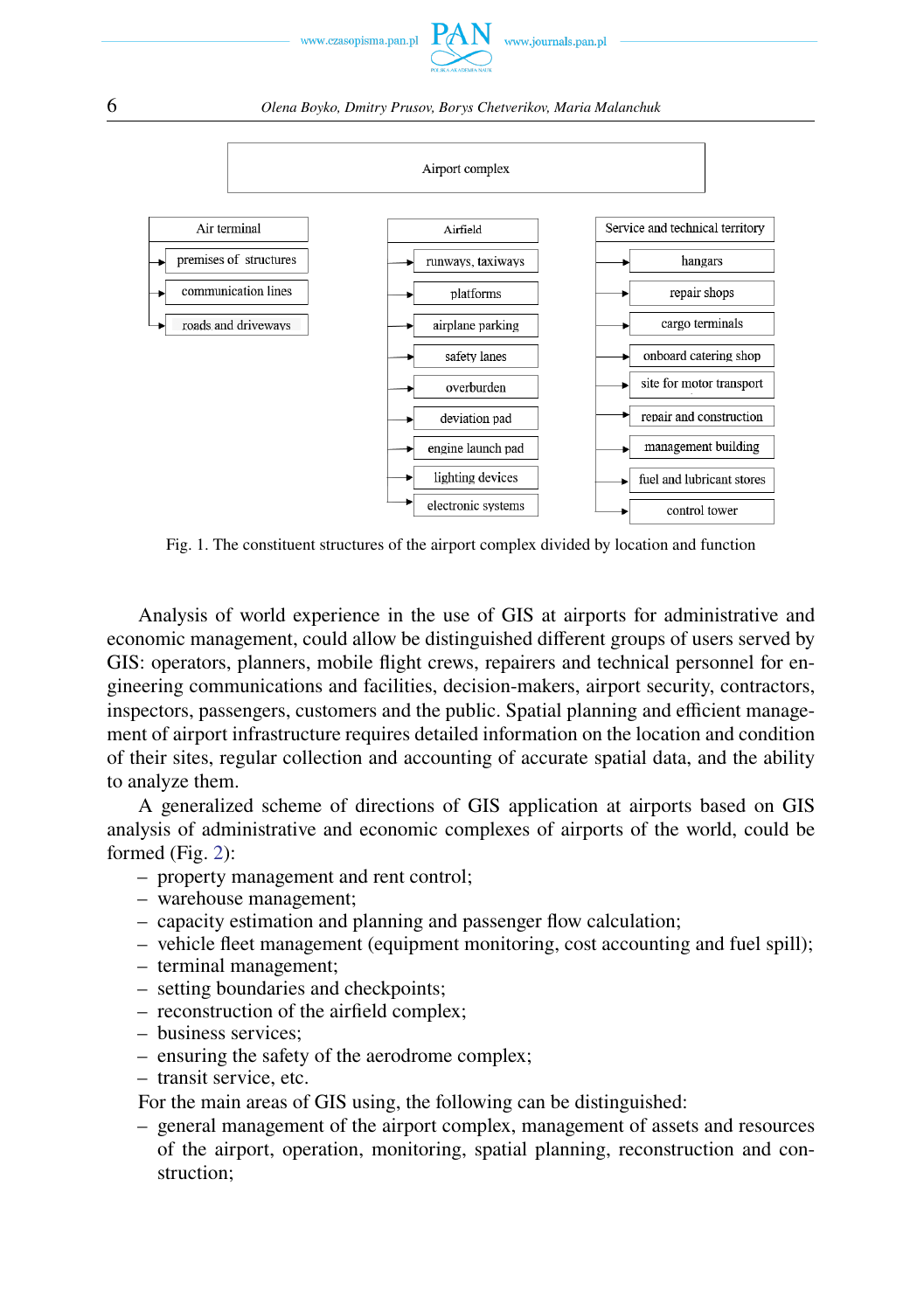www.czasopisma.pan.pl

#### *The geoinformation system for management of a regional airport*  $7$

<span id="page-6-0"></span>

Fig. 2. Generalized scheme of directions of GIS application at airports

- management of the airfield as a component in the structure of the airport complex;
- management of business infrastructure that includes real estate and engineering communications.

Collection, processing, analysis and provision of necessary data from a typical array of geospatial data is possible through the introduction of geographic information systems that provide a single information space that operates on the basis of general principles and general rules. The use of uniform requirements and standards ensures the interaction of all subjects of the management system, as well as meeting its needs; promotes topological, communication and interoperability of information systems and registers at the airport; eliminates duplication of work on the formation and support of information resources and cost savings.

The development of the airport geo-information system concept should be implemented in accordance with international and national standards, as well as the European geospatial data infrastructure (INSPIRE), which aims at creating a European Union spatial data infrastructure for EU environmental policy. According to the INSPIRE Directive, regulations should be implemented by the INSPIRE Implementing Rules in the following areas: metadata, data specification, interoperability of data and services, network services, monitoring and reporting. Integration of information about objects collected from different sources is ensured by the use of unified object catalogues and classifiers, unified object identifiers, unified address links using unified registers, a single digital topographic basis of the territory [\(Cherin, 2019\)](#page-14-0).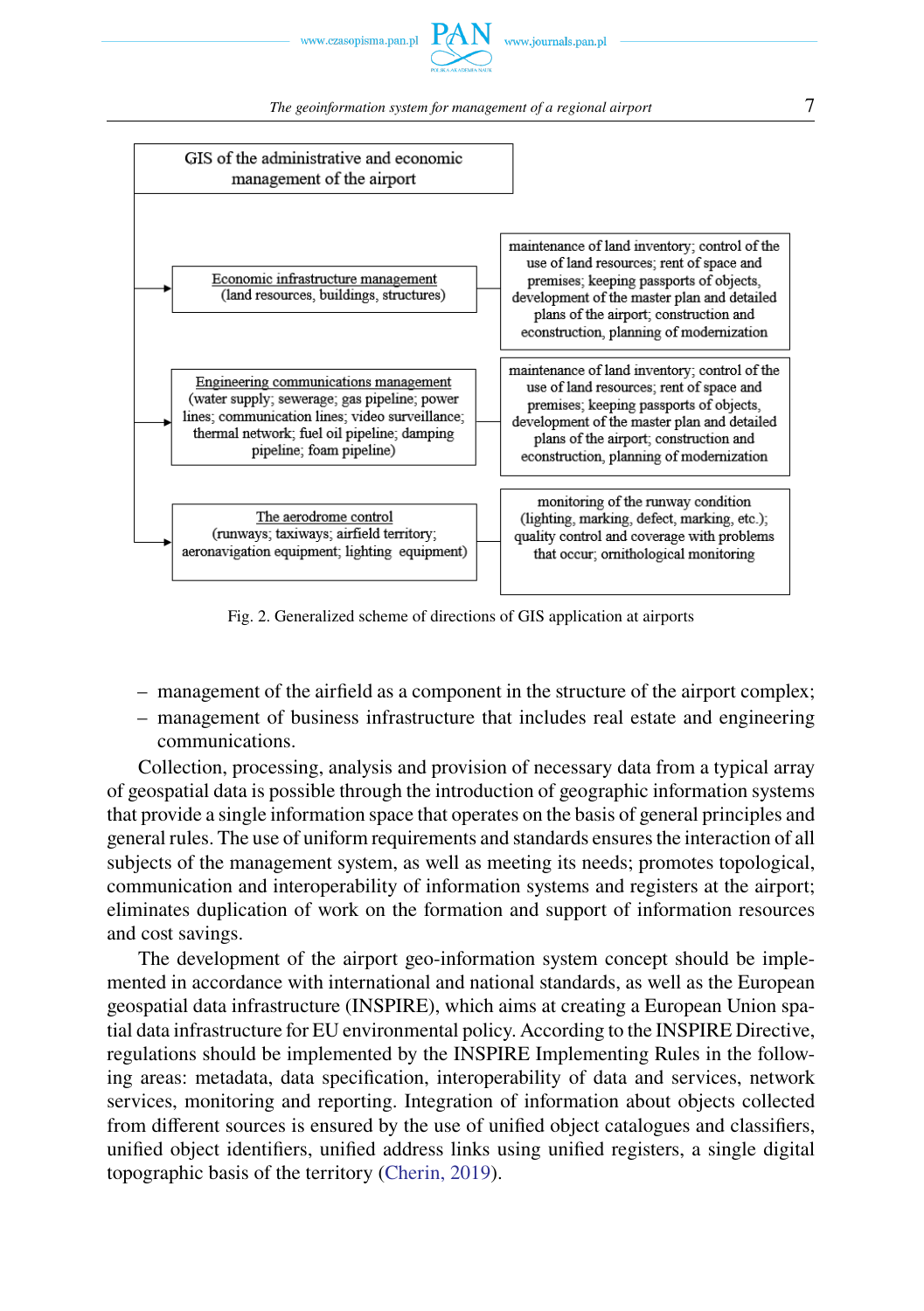



#### 8 *Olena Boyko, Dmitry Prusov, Borys Chetverikov, Maria Malanchuk*

Meeting international standards ISO 19100 "Geographic information/Geomatics" provides data usage through international projects, access to open data, services and applications that can be easily integrated without the need for refinement and based on common standards and concepts of modern information technology. Compliance with Ukrainian standards "Geographic Information. Reference Model", "Geospatial Data Modeling Rules", standards system "Topographic Database" provides the creation, integration and accumulation of data across different units and organizations, allows to use the accumulated data and integrate it into a single information array; provides information and interoperability of system components within the National Geospatial Data Infrastructure based on a unified structure, unified system for classification and coding of topographic objects and their attributes, rules for the digital description of vector data and digital terrain models, metadata for topographic objects and topographic data sets, export/import formats of topographic data in the process of information components interaction in the system environment and with other systems.

The basis of the geoinformation system of the administrative and economic management of the airport is the Unified digital topographic basis of the territory and adjacent areas, which is formed as a geodatabase and includes basic and thematic datasets of spatial objects with attribute information, search, filtering, sorting, scaling and viewing geospatial data tools. Today, there is a wide range of geospatial data collection technologies using modern technologies: GNNS observations, total station surveying, according to aerial photography, laser and lidar scanning, georadar shooting, etc. When choosing the technology for collecting location data, it is necessary to consider the area of the territory, the intensity of the airport, traffic levels of the runways [\(Boyko et al., 2019a\)](#page-14-0). The base set of geospatial data forms the core of geographic information resources through which all other geospatial data (attribute, profile, case) are spatially and thematically united. Base kits should be stored in an integrated repository that collects, updates, and provides general-purpose geospatial information. Raw data sets of the geospatial data of the airport include information resources of the Uniform Digital Topographic Basis: mathematical and geodetic foundations; digital topographic base ground and underground parts of the airport (digital bitmap and vector models of topographic plans of the territory in scale 1:2000 and 1:500); digital orthophoto maps; aerial and satellite imagery, lidar data capture; digital relief model (DRM) and digital terrain model (DTM); terrestrial laser scanning data.

Geospatial datasets include all types of geographic data that are created using basic datasets and meet the requirements of standards of geographic information and metadata placed in the information environment in accordance with the principles and rules of access and use of geographic information resources. Thematic geospatial data sets of the airport include:

- land boundaries with cadastral numbers, owners and operational data;
- geospatial data of all engineering networks and structures with characteristics;
- registers of artificial coverings;
- register of buildings and structures with characteristics;
- geospatial models of all thematic zones at the airport territory;
- register of high-altitude objects and obstacles;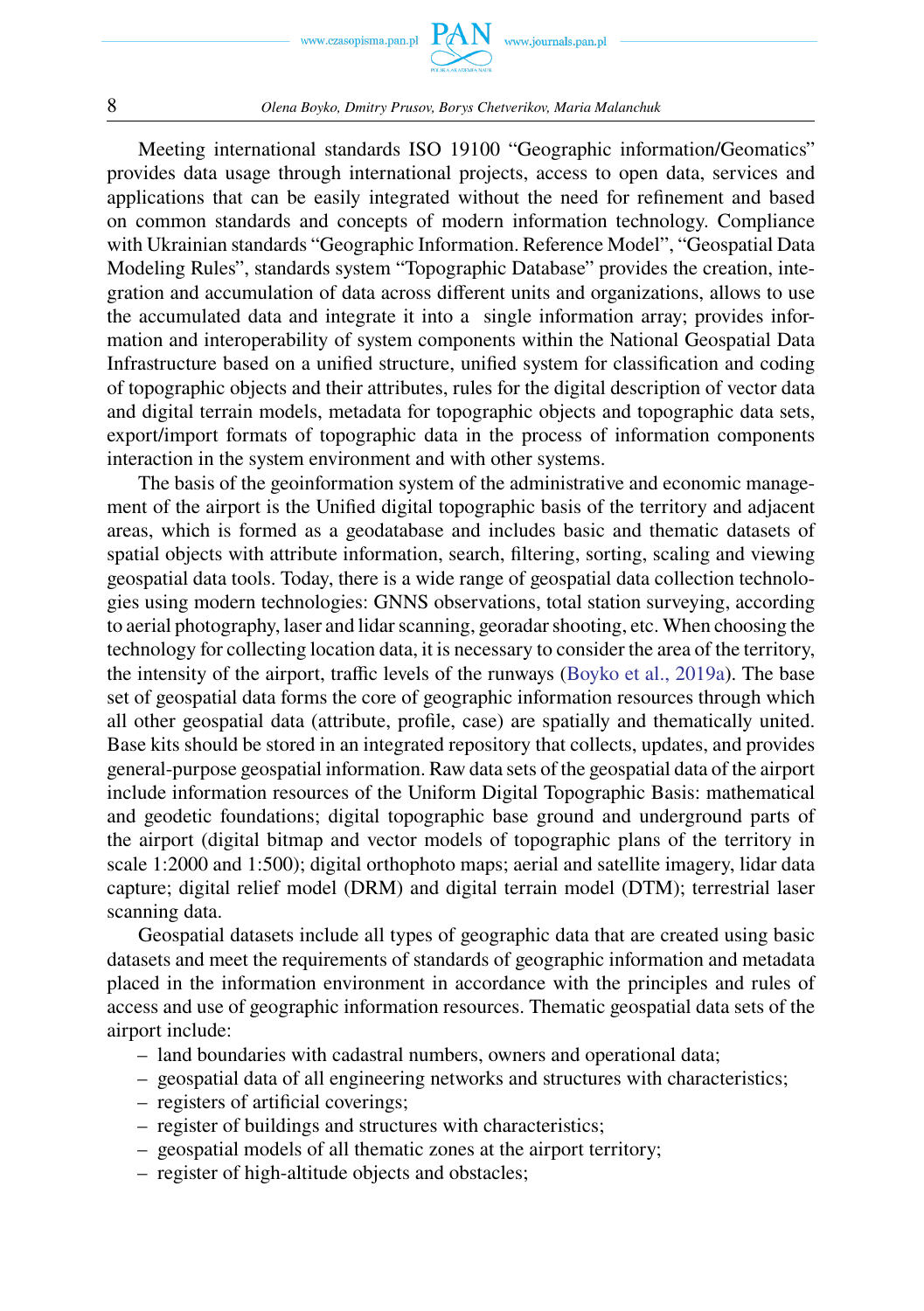– geospatial object models of all registers created and maintained by major GIS core entities with attributes of identification, address binding, purpose and functional use.

Geospatial profile sets could also be generated by extending the attributes of the underlying set objects while maintaining coordinate-spatial and topological compatibility. Figure [3](#page-8-0) presents the generalized scheme of the database composition of the Unified digital topographic airport base, basic and profile geoinformation resources, that developed as a result of the research.

<span id="page-8-0"></span>

Fig. 3. The database scheme of the Unified digital topographic airport base

Spatial binding of individual objects could also be performed using the following source materials:

- the master plan of the airport;
- digital base plan of the airport;
- land inventory materials;
- materials of land plots allotment of the past years;
- executive shoot materials.

It is necessary to monitor the spatial and topological consistency, with the geometry of the objects contained in the Uniform Digital Topographic Base during registering the spatial location of new objects and their spatial referencing using a digital topographic plan.

# **3. Results**

As a result of the performed research, it has been established the following:

– all structures and objects of the airport complex have been structured, thematic blocks have been identified, and components have been allocated by location and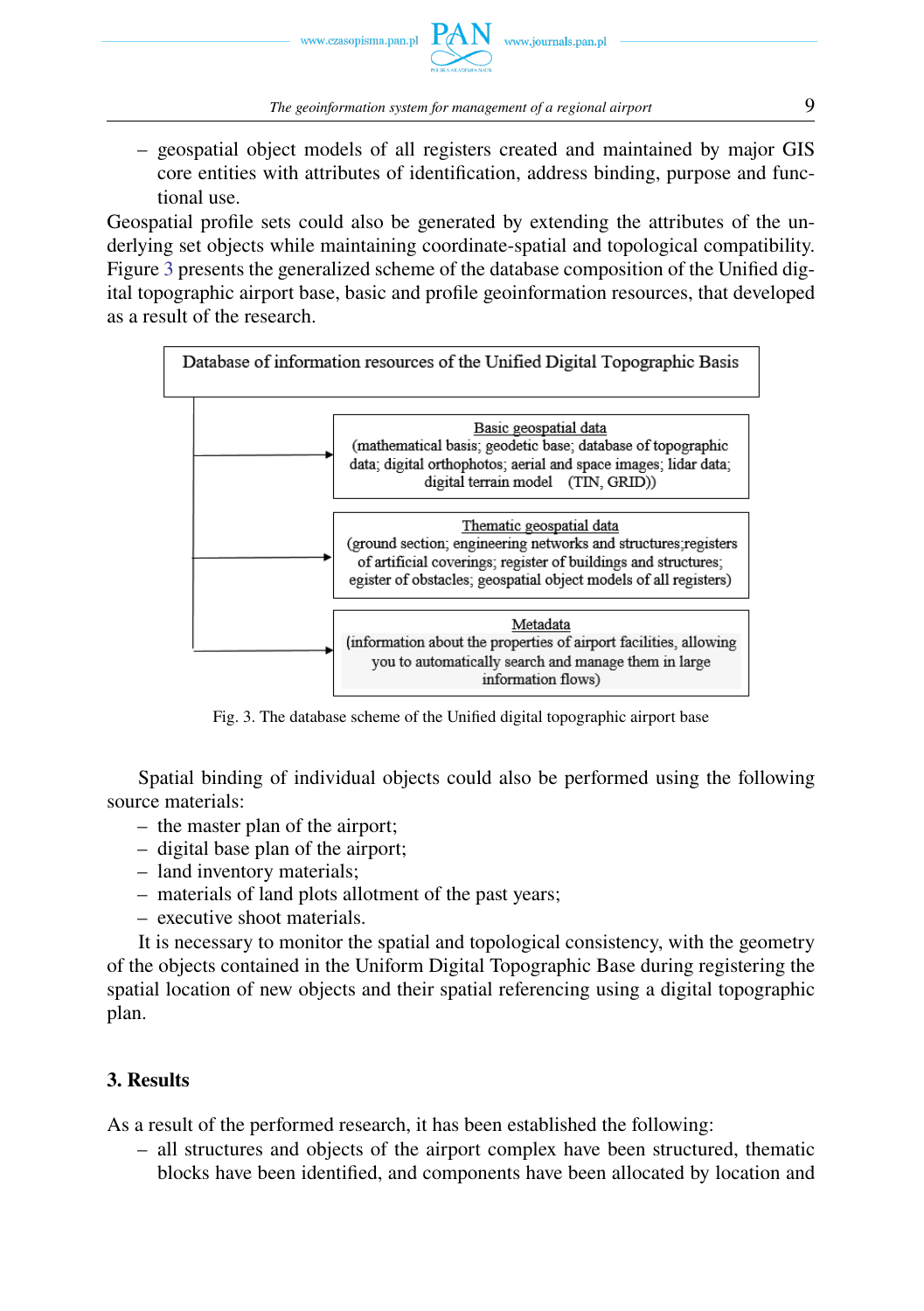functional purpose for the development of the conceptual model of GIS administrative and economic complex: business infrastructure block, utility network and communications block, airfield control unit;

- application tasks and a set of functions for GIS of administrative and economic management of the airport have been established;
- a generalized scheme of directions of GIS application in airports has been developed;
- the list of standards, as requirements in the development of GIS for the administrative and economical airport management has been identified, as well as the necessity of using international and national standards of the series "Geographic Information/Geomatics" in creating the GIS of the airport has been established;
- the list of basic and profile sets of geospatial data of the digital topographic basis of the airport has been formed, and a generic scheme for the composition of the database of the Unified Digital Topographic Base of the Airport has been developed;
- the conceptual model of the structure and functional purpose of GIS for administrative and economical airport management has been suggested and developed.

In recent years the application of the proposed conceptual model is the scientific basis for the development and implementation of GIS for the management of the regional airports economic complex, which has improve its infrastructure and management system at Eastern Europe countries. World experience shows that the implementation of such geo-information systems increases the efficiency of available assets and resources using, provides control over the operation of airport infrastructure facilities, and flight safety by monitoring the runway, etc.

The proposed conceptual model would optimize and increase the efficiency of the airport and its services, reduce the time of design and operational work, improving the quality of data collection, processing and systematization. In further works on the basis of realization of the developed scientific and methodical conceptual model of structure and functional purpose will allow:

- provide opportunities for monitoring of all property assets (from buildings, structures, utilities to the runway conditions);
- expand opportunities for access to geospatial data and its analysis for representatives of all interested airport services;
- provide opportunities for improving the property management efficiency;
- promote the development of air transportation, accounting and forecasting of passenger flows;
- have a positive economic effect on the development of regional airports;
- support and provide the system of designing and planning the development of regional infrastructure with the development of new regulations for solving the urgent tasks.

The proposed conceptual principles of geospatial data geoinformation integration reflects the main production processes and needs of airports, based on the database of the Unified Digital Topographic Basis. Also it is a coherent and consistent model of the relationship between the administrative and economic needs of airports and the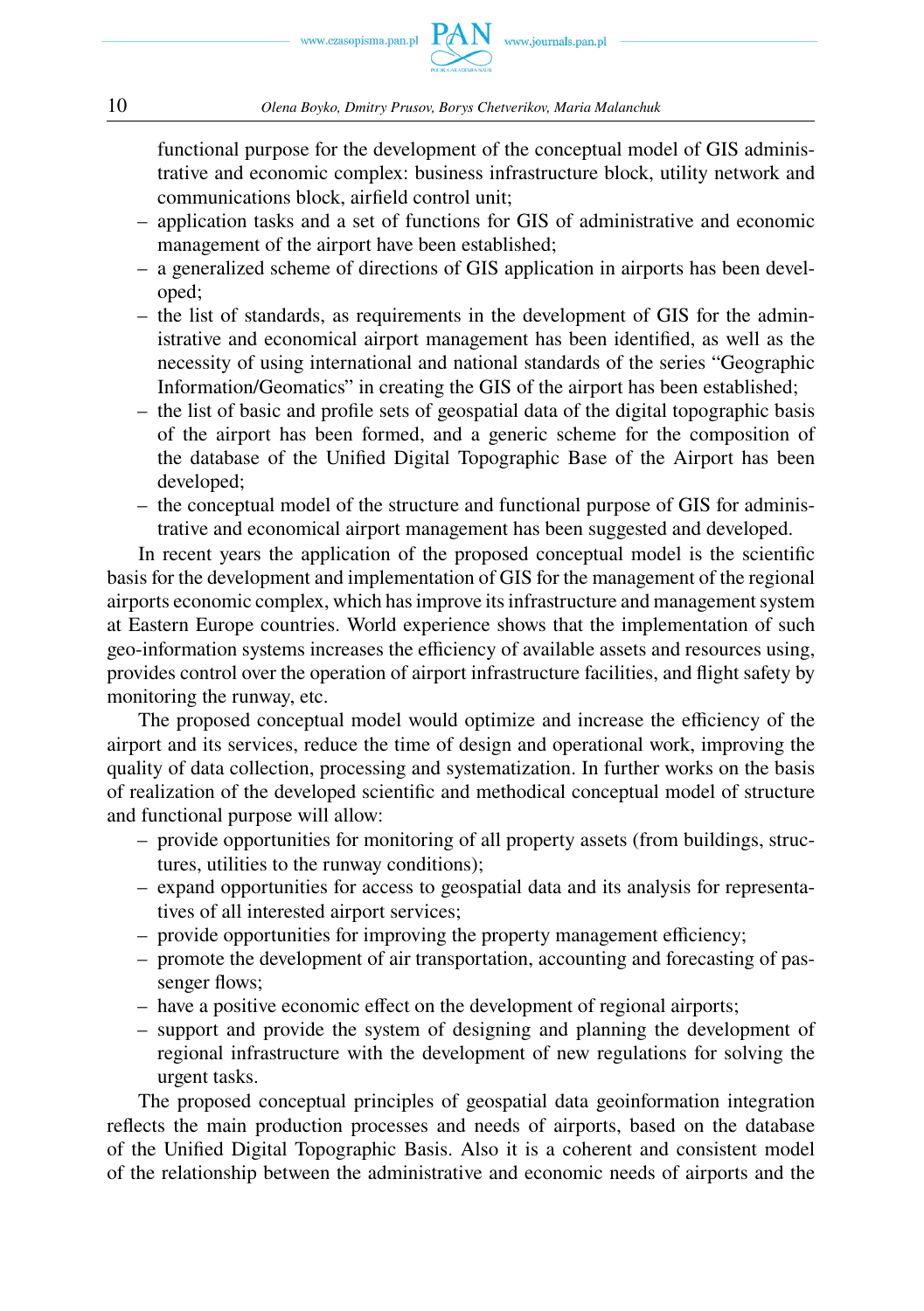

functionality of modern geoinformation systems for the efficient operation of facilities, structures and engineering communications, analysis of the existing state, monitoring and management decision-making (Fig. [4\)](#page-10-0), and to create three geographic information subsystem on the Unified Digital Topographic Basis in the conceptual model for effective management of the airport complex:

- 1) the management of economic infrastructure, which includes thematic data on land resources (land boundaries, their area, purpose and functional use, distribution by users, property rights, restricted zones and encumbrances, etc.), and real estate data (contours of buildings and structures with quality characteristics, areas, passport data and functional use). This subsystem aims at maintaining land cadastre, controlling land use, leasing premises, developing a master plan, planning for modernization and reconstruction, etc.;
- 2) the management of engineering communications, which includes thematic data on engineering networks (water supply, household, pressure, drainage and drainage sewerage, gas pipeline, cable sewage of telecommunication and communication lines, video surveillance system, thermal network, electrical network, fuel oil, gas pipeline, foam). This subsystem aims at monitoring, operation and reconstruction of utility networks;
- 3) the aerodrome management, which includes thematic data about runways and taxiways, cover and state, lighting and air navigation equipment, etc. This subsystem aims to monitor the state of the aerodrome and runway (lighting, marking, defect, marking, etc.), quality control of the cover with fixing problems that occur, etc.

<span id="page-10-0"></span>

Fig. 4. Conceptual model of the structure and functional purpose of the geoinformation system for administrative and economic management of the airport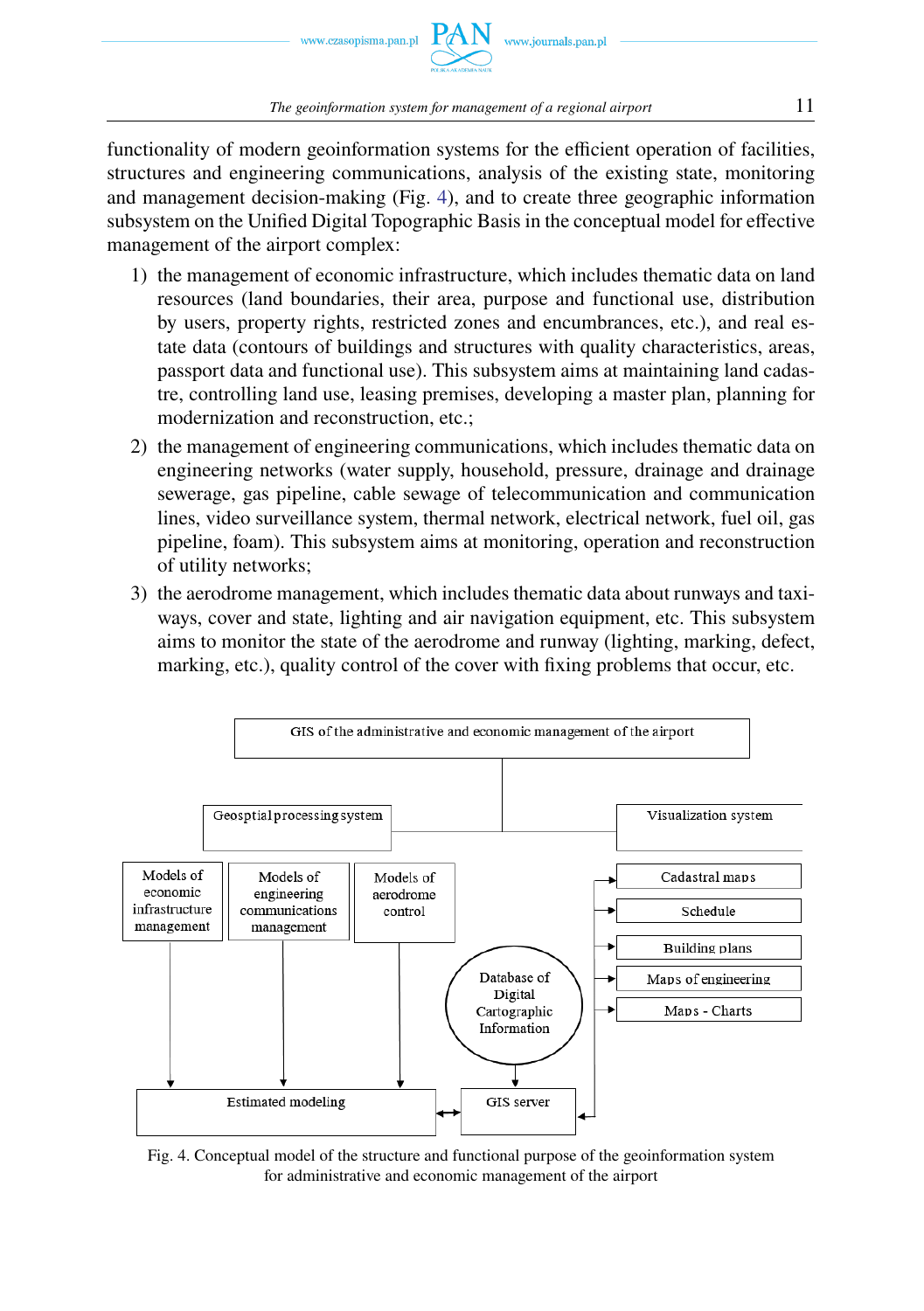

12 *Olena Boyko, Dmitry Prusov, Borys Chetverikov, Maria Malanchuk*

For developing the concept, the main functions and capabilities of GIS have been identified, which should be implemented for the administrative and economic management of the airport:

- management of large data sets and different types of information about objects that are subordinate to different services on the Unified digital topographic basis;
- solving tasks related to forecasting, planning and modelling;
- solving complex problems related to spatial planning, reconstruction, construction, operation of objects and structures;
- centralized storage and administration of data.

The applied tasks that are solved by the administrative and economic GIS of the airports are as follows:

- providing up-to-date information to the structural units of the airport regarding the location and condition of the engineering systems, areas of structures and other objects;
- monitoring of land use and protection;
- operation of buildings, structures, utilities and communications;
- visualization of all assets in 2D and 3D;
- integration of information modelling of buildings and structures for further operation and reconstruction.

The leading software for the creation of the geo-information system of the airport is ArcGis software by Esri Company (USA). That is world's leading company for the development of tools for the creation of geographical information system, which meets the basic requirements of international standards. The ArcGIS software enables interoperability with other airport and state geographic information systems within the National Geospatial Data Infrastructure.

Using the classifier of topographic information and the standards of the topographic data base "Rules for coding and digital description of vector data", a list of object names for classification of subsystems, classification groupings and their code designations was formed, Table [1.](#page-11-0) The rules for coding and digital description of vector data determine

<span id="page-11-0"></span>

| Object code                                  | Classification object name                                                                                                                                                                     | Signs that characterize                                                                                                                                                                                               |  |
|----------------------------------------------|------------------------------------------------------------------------------------------------------------------------------------------------------------------------------------------------|-----------------------------------------------------------------------------------------------------------------------------------------------------------------------------------------------------------------------|--|
|                                              |                                                                                                                                                                                                | object of classification                                                                                                                                                                                              |  |
|                                              | 2                                                                                                                                                                                              |                                                                                                                                                                                                                       |  |
| Economic infrastructure management subsystem |                                                                                                                                                                                                |                                                                                                                                                                                                                       |  |
| 11500000                                     | the boundaries of the administrative-territ-                                                                                                                                                   |                                                                                                                                                                                                                       |  |
|                                              | orial structure and other territorial entities                                                                                                                                                 |                                                                                                                                                                                                                       |  |
| 13000000                                     | boundary signs – boundary pillars                                                                                                                                                              | the character of the location, number                                                                                                                                                                                 |  |
| 40000000                                     | buildings (ground parts of underground<br>structures, entrances to underground parts of<br>buildings, stairs for climbing various build-<br>ings, overhanging parts of houses, base-<br>ments) | explanatory inscription, condition, build-<br>ing material, nature of fire resistance,<br>number of floors, explanatory inscription,<br>the character of the location of objects rel-<br>ative to the earth's surface |  |
| 92000000                                     | fences                                                                                                                                                                                         | type of fence, relative height                                                                                                                                                                                        |  |

Table 1. Objects of GIS classification of airport management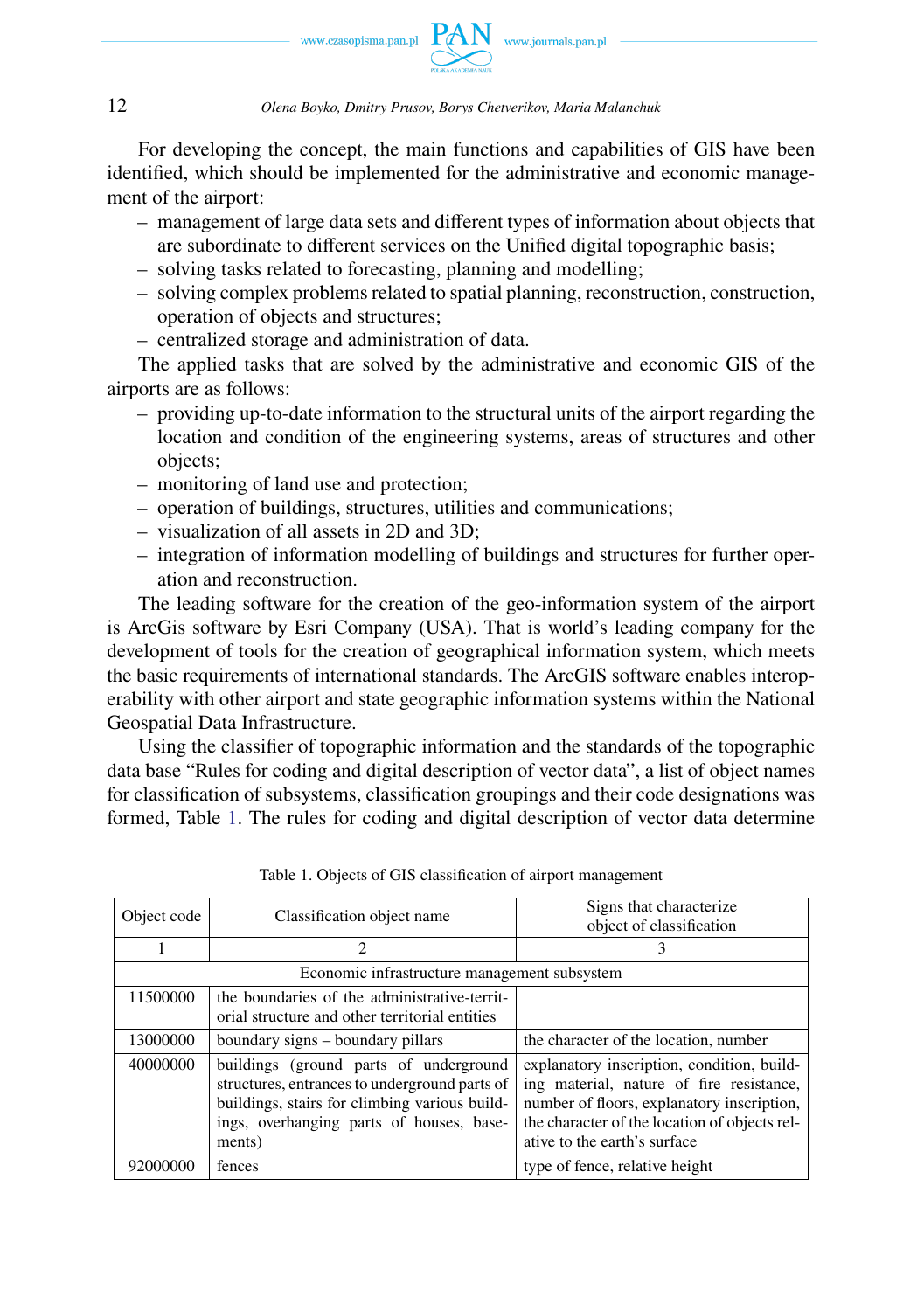



# Table 1 [cont.]

| Object code                                     | Classification object name                                                                                                                                                                                                                                         | Signs that characterize                                                                                                                                                                                                                                                                                                                                                                                                                      |  |
|-------------------------------------------------|--------------------------------------------------------------------------------------------------------------------------------------------------------------------------------------------------------------------------------------------------------------------|----------------------------------------------------------------------------------------------------------------------------------------------------------------------------------------------------------------------------------------------------------------------------------------------------------------------------------------------------------------------------------------------------------------------------------------------|--|
|                                                 |                                                                                                                                                                                                                                                                    | object of classification                                                                                                                                                                                                                                                                                                                                                                                                                     |  |
| 1                                               |                                                                                                                                                                                                                                                                    |                                                                                                                                                                                                                                                                                                                                                                                                                                              |  |
| Engineering communications management subsystem |                                                                                                                                                                                                                                                                    |                                                                                                                                                                                                                                                                                                                                                                                                                                              |  |
| 51310000                                        | pipelines (plumbing, sewerage, gas pipeline,<br>ductless district heating, special pipelines)                                                                                                                                                                      | condition, nature of the object's location<br>relative to the earth's (water) surface, num-<br>ber of transmission lines or pipes, pipe di-<br>ameter, explanatory inscription, pipe ma-<br>terial, pressure                                                                                                                                                                                                                                 |  |
| 51320000                                        | power lines (power lines, places of transi-<br>tion from overhead power lines to cable un-<br>derground power lines, underground elec-<br>tric cables, electrical cabinets, transformers<br>on poles and pedestals, transformer booths,<br>electrical substations) | condition, voltage, number of transmis-<br>sion lines, pipes cables, explanatory in-<br>scription, pipe material, building material,<br>item number, explanatory inscription                                                                                                                                                                                                                                                                 |  |
| 51330000                                        | communication lines (communication lines,<br>transitions from overhead lines to under-<br>ground cable lines, underground cable com-<br>munication lines, telephone booths, tele-<br>phone distribution cabinets)                                                  | condition, explanatory inscription, num-<br>ber of wires, cables, explanatory inscrip-<br>tion, pipe material                                                                                                                                                                                                                                                                                                                                |  |
| 51360000                                        | buildings on pipelines (inspection wells,<br>waste gratings, basement hatches, cable<br>posts - gatehouses, covers, latches, plugs,<br>inspection bunkers and booths, control and<br>distribution booths                                                           | absolute height (m), the character of the<br>object location relative to the earth's (wa-<br>ter) surface, an explanatory inscription,<br>the mark of the hatch ring, the mark of the<br>top of the pipe, the mark of the bottom, the<br>hatch number, the camera, absolute height<br>(m), an explanatory inscription, the hatch<br>number, the camera, the character of the<br>object location relative to the Earth's (wa-<br>ter) surface |  |
| 51370000                                        | collectors, channels (box, collectors, chan-<br>nels, an impassable channels, a semi-pass<br>channels, a pass-through channels, protec-<br>tive tube                                                                                                               | building material, explanatory inscription,                                                                                                                                                                                                                                                                                                                                                                                                  |  |
| The aerodrome control subsystem                 |                                                                                                                                                                                                                                                                    |                                                                                                                                                                                                                                                                                                                                                                                                                                              |  |
| 53000000                                        | socio-cultural facilities                                                                                                                                                                                                                                          |                                                                                                                                                                                                                                                                                                                                                                                                                                              |  |
| 53100000                                        | air transport facilities                                                                                                                                                                                                                                           | type of building, condition and material of<br>the building, proper name                                                                                                                                                                                                                                                                                                                                                                     |  |

the unified structure and composition of the presentation of the spatial characteristics of objects and their attributes in databases.

### **4. Discussions**

This study has been limited to the conceptual foundation development of the regional airport geoinformation system structure for administrative and economic management and generalization of its functions. The performed research is the basis for further devel-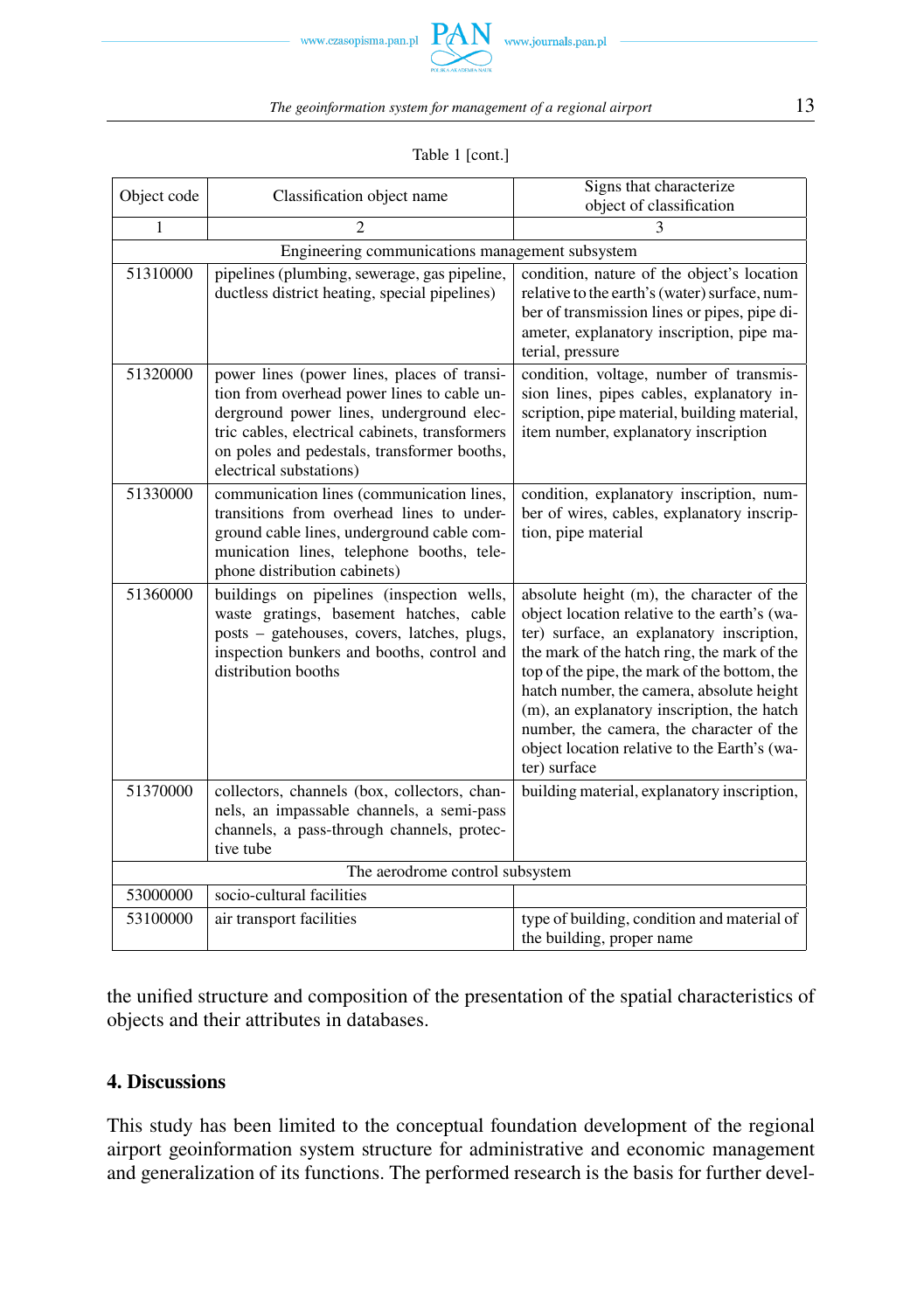

opment of the logical and physical model of airport GIS. The conducted research is also an integral part of the following:

- introduction of modern high-precision methods of collecting and processing geospatial data of the airport territory to create the Unified digital topographic base;
- integration of BIM/GIS models of airports buildings and structures;
- development of logical, physical and technological models of GIS-system and its subsystems;
- determination of the list of attribute data for each object;
- use of GIS-system for operation and reconstruction of the airport.

The research has a practical direction, focused on the introduction of geoinformation technologies for managing the economic complex of the airport, improving the method of engineering and geodetic surveys and the collection of geospatial data.

### **5. Conclusions**

The proposed conceptual scheme of integration of geospatial data of the airport or any transport facility, based on a combined BIM/GIS approach can be used in engineering and geodetic surveys to collect geospatial data in spatial planning, design, construction and reconstruction that is, throughout the life cycle of the transport infrastructure.

The proposed conceptual framework can also be used in the development of master plans and detailed planning projects as the main documents that identify and solve problems of integrated spatial planning, as well as as a basis for scientific and technical justification of decisions on design, construction and operation of modern transport infrastructure. based on the creation and development of effective geographic information technologies.

In general, the proposed conceptual framework for the integration of geospatial data of transport infrastructure, including airports, is aimed at developing principles of territorial management taking into account modern urban, architectural, environmental and design requirements for the preservation and development of modern transport infrastructure and ensuring their normal and safe operation. Taking into account new conditions of land use and development of territories, with transformation of processes of design, construction and operation of modern objects of transport infrastructure on the basis of improvement of the newest digital technologies, scientific and technical substantiation of the basic stages of process of modern territorial development, efficiency and degree of realization of town-planning decisions. on the basis of creation and development of effective methods as a basis of design and planning works for the purpose of increase of quality of their development and validity of the accepted decisions.

### **Author contributions**

Conceptualization: O.B; Methodology development: D.P; Writing – original draft: B.Ch; Writing – review and editing: M.M.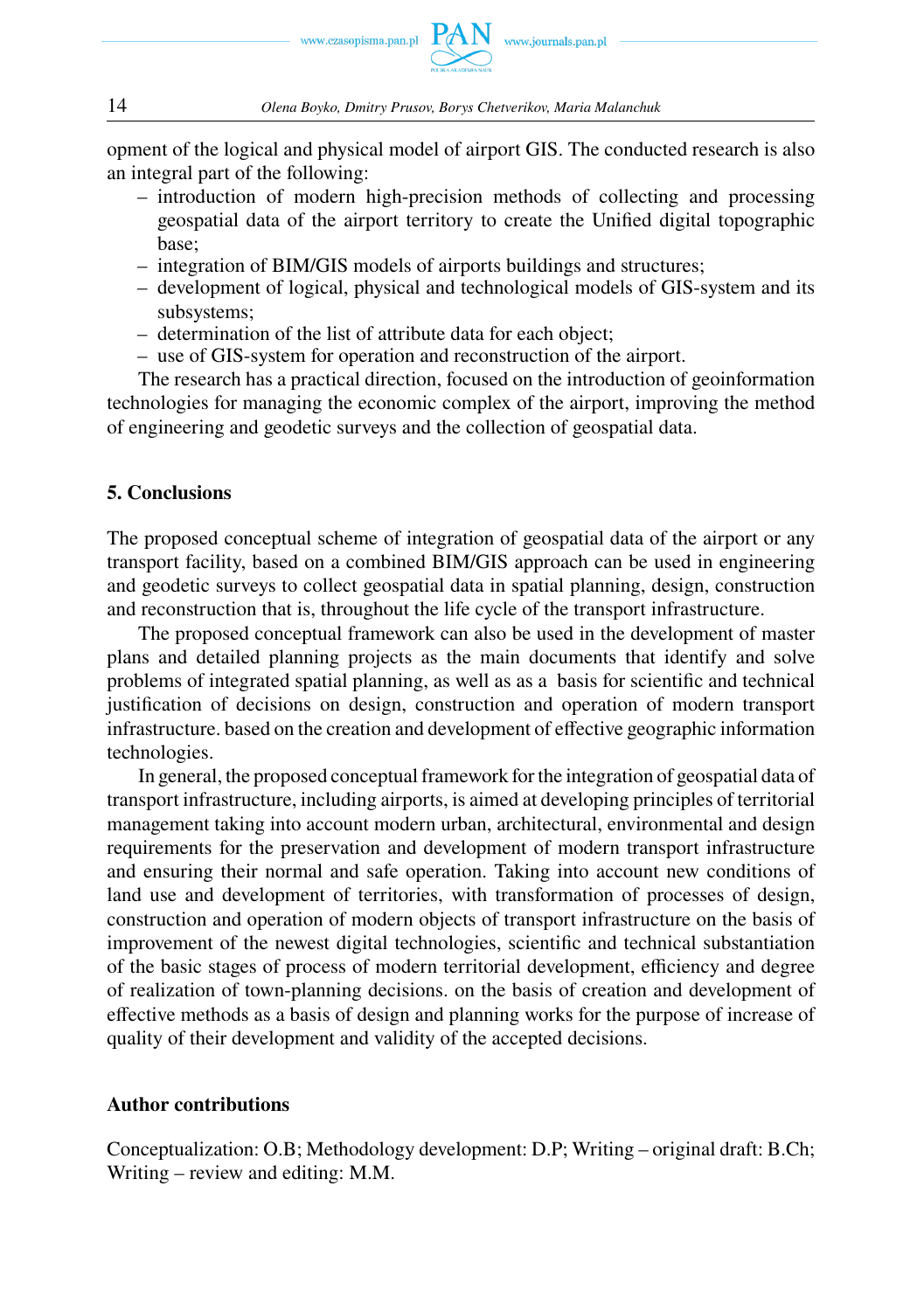

### **Data availability statement**

The raw/processed data required to reproduce these findings cannot be shared at this time as the data also forms part of an ongoing study.

### **Acknowledgements**

The manuscript does not have external founds.

### <span id="page-14-0"></span>**References**

- Andrews, C. (2019). Myths and Realities of BIM-GIS Integration. Resources for geoengineering users. [https://uk.geofumadas.com/%D0%9C%D1%96%D1%84%D0%B8-5-96%D1%97-5-97-bim-gis/.](https://uk.geofumadas.com/%D0%9C%D1%96%D1%84%D0%B8-5-96%D1%97-5-97-bim-gis/)
- Boyko, O. (2018). Geoinformation Systems of ArcGis Airport Complexes. *Urban Plan. Territor. Plan.: Sci. Tech. Proc.*, KNUCA, 68, 656–665.
- Boyko, O., Lyashenko, D. and Prusov, D. (2019a). Conceptual fundamentals of airport BIM/GIS spatial data integration received by laser scan. *Journal of Chernihiv National University of Technology*, 4(18), 238–246. (in Ukrainian).
- Boyko, O., Lyashenko, D., and Gorb, O. (2019b). Development of a conceptual model for the collection of geospatial data of airports by laser scanning methods for GIS creation. *Urban Plan. Territor. Plan.: Sci. Tech. Collect.*, KNUCA, 71, 60–71.
- Chen, W., Yuan, J., and Li, M. (2012). Application of GIS/GPS in Shanghai Airport pavement management system. *Procedia Eng.*, 29, 2322–2326. DOI: [10.1016/j.proeng.2012.01.308.](https://doi.org/10.1016/j.proeng.2012.01.308)
- Cherin, A. (2019). Ukrainian and international standards and specifications for the construction of modern GIS and geoportals. Retrieved 2021, from [https://softpro.ua/ua/ukraiinski-ta-mijnarodni-standarti-i](https://softpro.ua/ua/ukraiinski-ta-mijnarodni-standarti-i-specifikaciii-pobudovi-suchasnih-gis-ta-geoportaliv)[specifikaciii-pobudovi-suchasnih-gis-ta-geoportaliv.](https://softpro.ua/ua/ukraiinski-ta-mijnarodni-standarti-i-specifikaciii-pobudovi-suchasnih-gis-ta-geoportaliv)
- Dasgupta, A. (2018). Integration of BIM and geospatial systems still a distant dream. Geospatial World Magazine. Retrieved 2021, from [https://www.geospatialworld.net/article/integrat-ion-of-bim-and](https://www.geospatialworld.net/article/integrat-ion-of-bim-and-geospatial-systems-still-a-distant-dream/)[geospatial-systems-still-a-distant-dream/.](https://www.geospatialworld.net/article/integrat-ion-of-bim-and-geospatial-systems-still-a-distant-dream/)
- Esri and Perth Airport Website (2016). Perth International Airport in Australia. Enterprise-wide access to location-based data and analytics. *ArcRev.*, 1(76).
- Eurasian Economic Union Member States (2019). The Analytical Report on the state of airport infrastructure, aerodrome equipment, air navigation and radio technical support for aircraft flights of the Eurasian Economic Union Member States. Retrieved 2021, from [https://www.eurasiancommis](https://www.eurasiancommission.org/ru/act/energetikaiinfr/transport/air/Documents/Preview.pdf) [sion.org/ru/act/energetikaiinfr/transport/air/Documents/Preview.pdf.](https://www.eurasiancommission.org/ru/act/energetikaiinfr/transport/air/Documents/Preview.pdf)
- Geoportal of the State Aviation Service of Ukraine (2020). Retrieved 2021, from [https://avia.gov.ua.](https://avia.gov.ua)
- Geoportal of Boryspil International Airport (2021). *ArcGIS magazine*, 1(1), 34–37. Retrieved 2021, from [https://ecomm.in.ua/sites/default/files/2021-10/arc-gs-chasopis\\_1.pdf.](https://ecomm.in.ua/sites/default/files/2021-10/arc-gs-chasopis_1.pdf)
- Gokhman, V.V. and Glebov, S.E. (2013). Airports around the World rely on the Power of GIS. *ArcRev.*, 3(66).
- Harrie, L., Huang, W., Raza, S. et al. (2019). Assessment and benchmarking of spatially enabled RDF stores for the next generation of spatial data infrastructure. *ISPRS Int. J. Geo.-Inf.*, 8, 310. DOI: [10.3390/ijgi800310.](https://doi.org/10.3390/ijgi800310)
- Hartsfield-Jackson Airport Representatives (2016). World's Largest Airport Flies High with GIS. *ArcRev.*, 1(76).